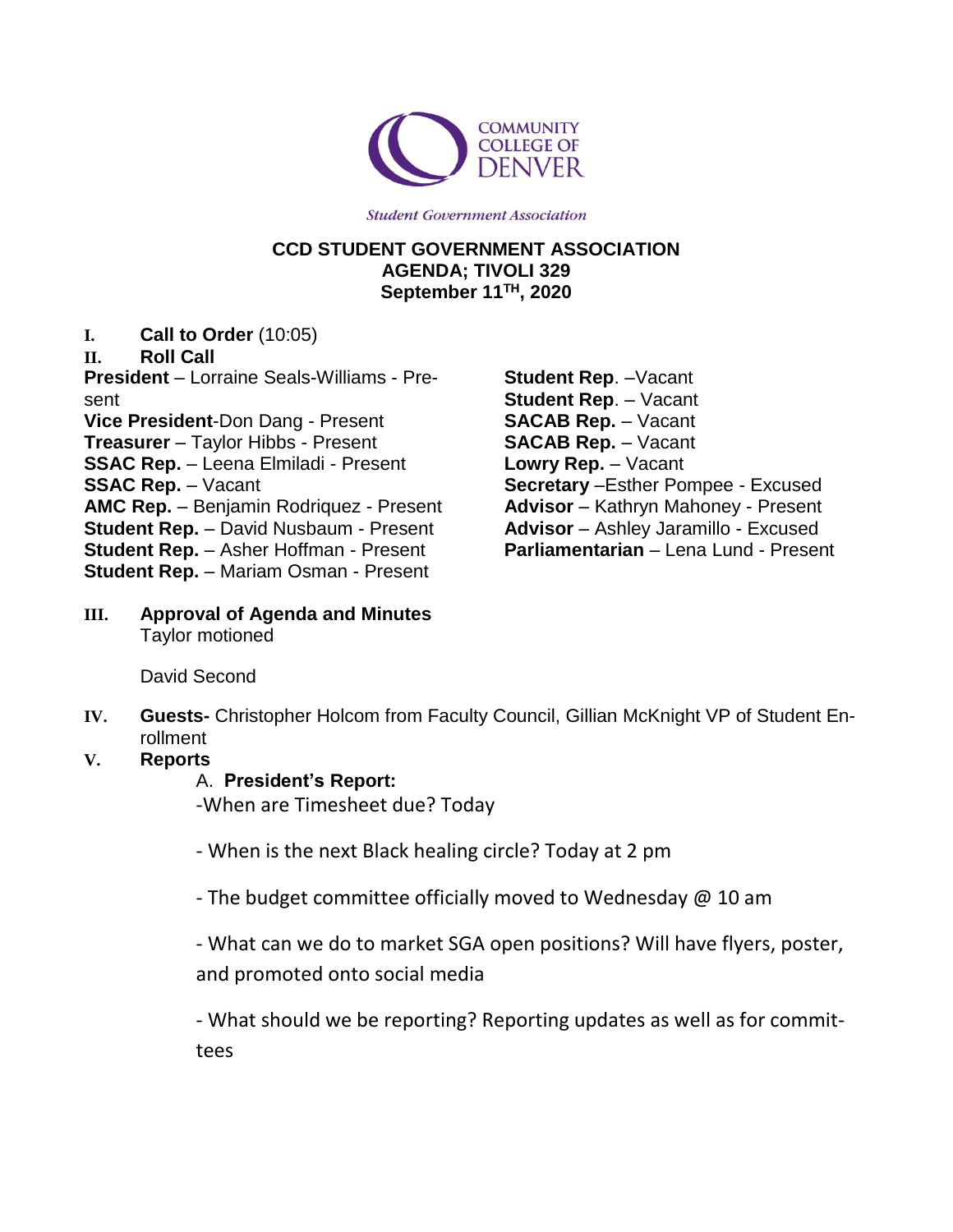## B. **Vice-President's Report:**

- When do you want to do remote office hours? Will follow up on wanted availability
- C. **Treasurer's Report:**
- What is the official budget for swag this semester? Finalize Budget and bill
- D. **Secretary's Report:**
- E. **Advisor's Report:** Have SGA reevaluate goals
- F. **SACAB Report:**
- What did we talk about at SACAB meeting? Talked to Auraria Police Chief, there is an unofficial debrief
- G. **SSAC Report:**
- H. **Student Rep. Reports:**
- I. **Committee Report** (Budget, Events, Engagement):
- What did we talk about in the meeting? Voting to approve the bill, has prizes for students, SGA excellence awards

# **Media Committee-**

- What happened in the media committee? Facebook page created, social media style guide

**Elections Committee**- Voter friendly campus, ask elections and information on CCD in next three weeks

## J. **Special Committee Report**

## **VI. Unfinished Business/General Orders**

## **VII. New Business-**

- Does everyone approve on the bill for swag? Taylor motioned to amend to add Lorraine and to change 00x to 01
- Lena motioned to Approve; David Second

## **VIII. Open Forum/Public Comments/Adjournment:**

#### Introduced Dr. G

Christopher from Faculty likes a liaison and open forum

Kathryn wanted us to reevaluate, the purpose of Media Committee, how to promote SGA, attending the student organization training, SGA as student representatives, celebrate our wins and changes

ADP Chief to come to our meetings